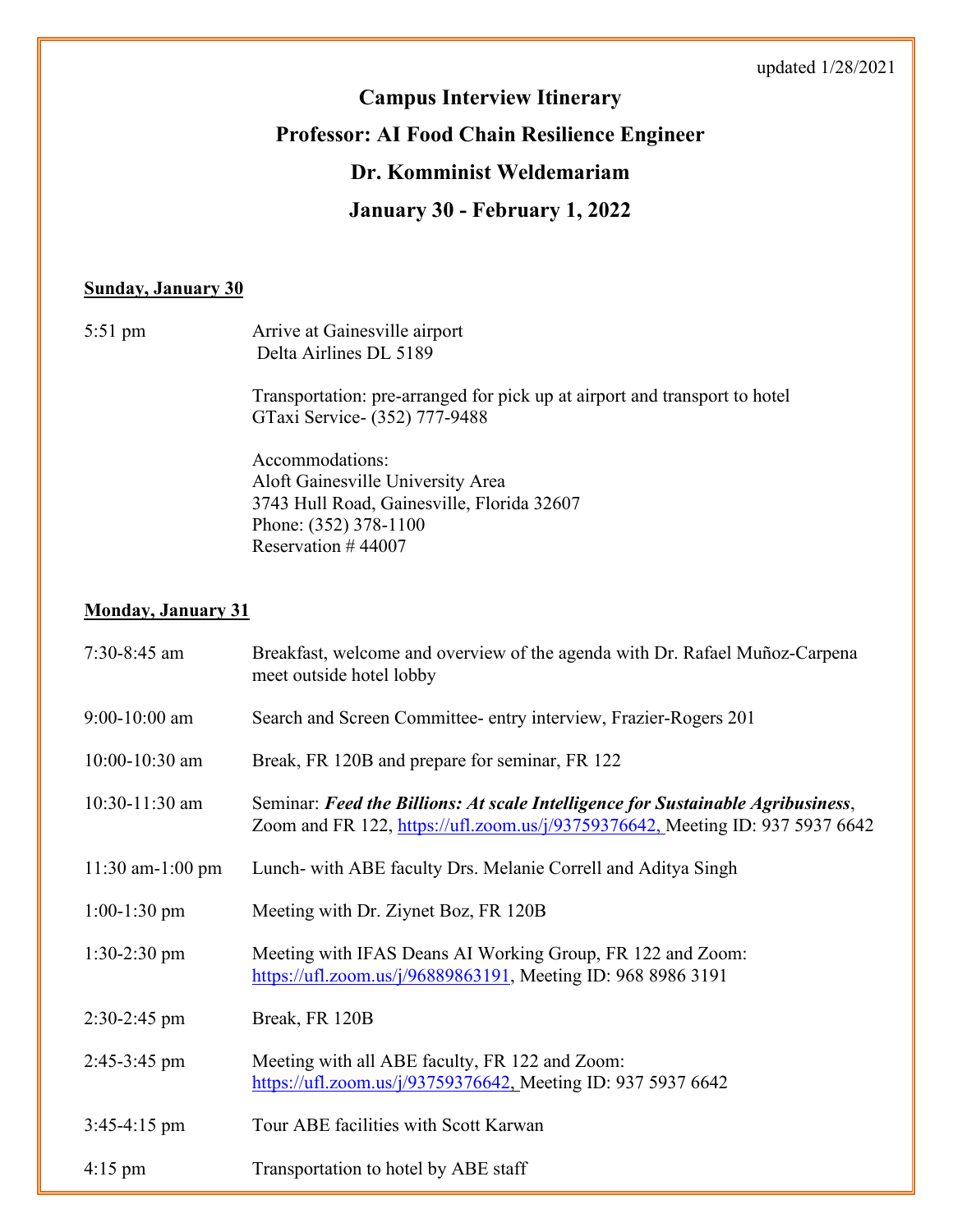|                            | upuancu $1/2$                                                                                                                                                    |  |
|----------------------------|------------------------------------------------------------------------------------------------------------------------------------------------------------------|--|
| $6:00 \text{ pm}$          | Dinner with faculty Drs. Albert De Vries and Henry Medeiros                                                                                                      |  |
| <b>Tuesday, February 1</b> |                                                                                                                                                                  |  |
| $7:30$ am                  | Breakfast with Chair Kati Migliaccio- meet outside hotel lobby<br>Transport to Frazier Rogers Hall, FR 120B                                                      |  |
| 9:00-9:30 am               | Meeting with faculty, FR 120B                                                                                                                                    |  |
| 9:30-10:00 am              | Meeting with Ms. Debbie Sellers, Benefits Specialist, UF/IFAS Human<br>Resources, FR 120B, Zoom: https://ufl.zoom.us/j/91891445740,<br>Meeting ID: 918 9144 5740 |  |
| 10:00-10:45 am             | Meeting with Food Systems Institute (FSI) faculty, FR 122 and Zoom:<br>https://ufl.zoom.us/j/95904639862, Meeting ID: 959 0463 9862                              |  |
| 10:45 am                   | Break and transport to Weil Hall                                                                                                                                 |  |
| 11:00-11:30 am             | Meeting with Dr. Forrest Masters, Professor and Associate Dean for Research<br>and Facilities, Herbert Wertheim College of Engineering, 300 Weil Hall            |  |
| 11:30 am                   | Return to Frazier Rogers with ABE escort                                                                                                                         |  |
| $12:00-1:00$ pm            | Lunch with ABE graduate students, FR 201                                                                                                                         |  |
| $1:00 \text{ pm}$          | Break and Transportation to McCarty Hall                                                                                                                         |  |
| $1:30-2:00$ pm             | Meeting with Dr. John Davis, Sr. Associate Dean of Research.<br>McCarty Hall D, Suite G040                                                                       |  |
| $2:00-2:30$ pm             | Meeting with Dr. Tom Obreza, Sr. Associate Dean of Extension,<br>1020 McCarty Hall D                                                                             |  |
| $2:30-3:00$ pm             | Meeting with Dr. Joel Brendemuhl, Associate Dean of College of Agricultural<br>and Life Sciences, 2020 McCarty Hall D                                            |  |
| $3:00-3:30$ pm             | Meeting with Dr. Scott Angle, Senior Vice President of Agriculture and<br>Natural Resources, UF/IFAS, 1001 McCarty Hall D                                        |  |
| $3:30-4:00$ pm             | Return to FR with escort and Break, FR 120B                                                                                                                      |  |
| $4:00 \text{ pm}$          | Exit meeting with Chair Kati Migliaccio, FR 120A                                                                                                                 |  |
|                            | Transportation to hotel by ABE staff                                                                                                                             |  |
| $6:00 \text{ pm}$          | Dinner with faculty Drs. Rafael Muñoz-Carpena, Rachata Muneepeerakul,<br>and Ziynet Boz                                                                          |  |